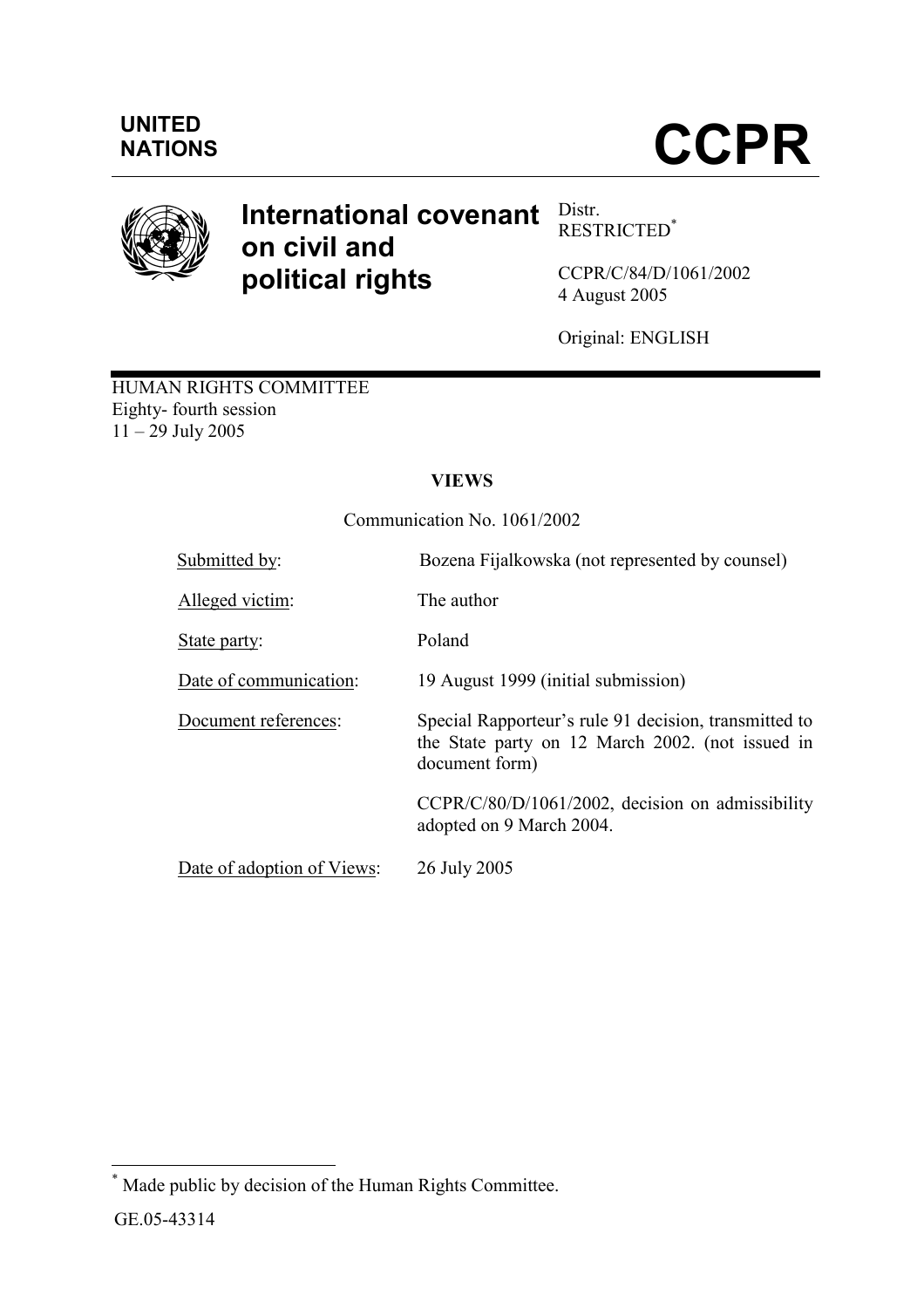Subject matter: Arbitrary detention in psychiatric institution

 Procedural issues: Request from Committee to State party for further information on the merits in admissibility decision

 Substantive issues: Arbitrary detention; right to take proceedings before court to challenge lawfulness of detention

Articles of the Covenant: 9; 14

Articles of the Optional Protocol: 2

 On 26 July 2005 the Human Rights Committee adopted the annexed draft as the Committee's Views, under article 5, paragraph 4, of the Optional Protocol in respect of communication No. 1061/2002. The text of the Views is appended to the present document.

[ANNEX]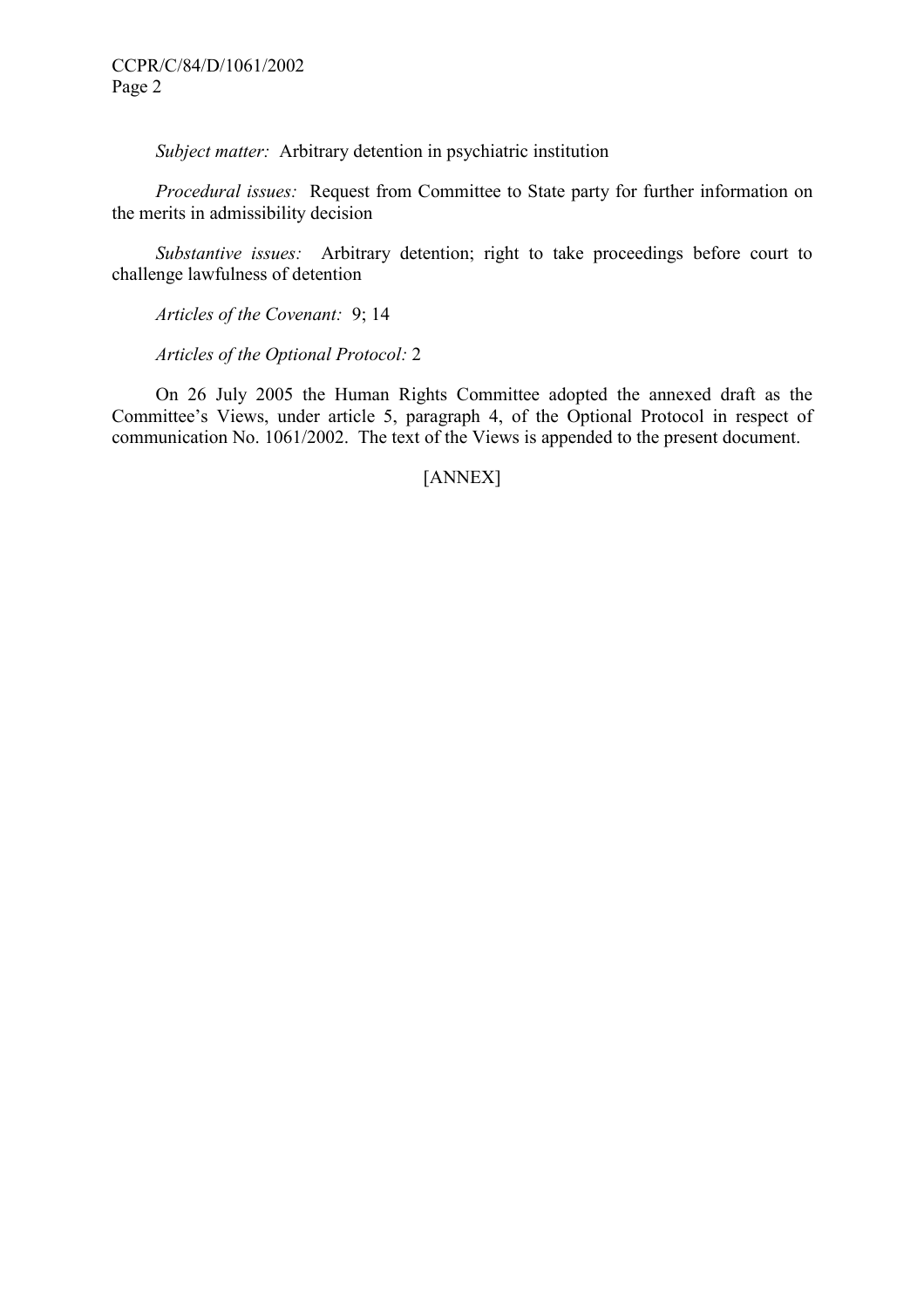## ANNEX

Views of the Human Rights Committee under article 5, paragraph 4, of the Optional Protocol to the International Covenant on Civil and Political rights

Eighty- fourth session

concerning

#### Communication No. 1061/2002\*

| Submitted by:              | Bozena Fijalkowska (not represented by counsel) |
|----------------------------|-------------------------------------------------|
| Alleged victim:            | The author                                      |
| State party:               | Poland                                          |
| Date of communication:     | 19 August 1999 (initial submission)             |
| Decision on admissibility: | 9 March 2004                                    |

 The Human Rights Committee, established under article 28 of the International Covenant on Civil and Political Rights,

Meeting on 26 July 2005

Having concluded its consideration of communication No. 1061/2002, submitted to the Human Rights Committee by Bozena Fijalkowska under the Optional Protocol to the International Covenant on Civil and Political Rights,

 Having taken into account all written information made available to it by the author of the communication, and the State party,

Adopts the following:

 $\overline{a}$ 

## Views under article 5, paragraph 4, of the Optional Protocol

1. The author of the communication is Ms. Bozena Fijalkowska, a Polish citizen, currently residing in Torun, Poland. She claims to be a victim of a violation by Poland of article 7 of the International Covenant on Civil and Political Rights. The case also appears to raise issues under articles 9 and 14 of the Covenant. She is not represented by counsel.

<sup>\*</sup> The following members of the Committee participated in the examination of the present communication: Mr. Abdelfattah Amor, Mr. Nisuke Ando, Mr. Prafullachandra Natwarlal Bhagwati, Mr. Alfredo Castillero Hoyos, Ms. Christine Chanet, Mr. Maurice Glèlè Ahanhanzo, Mr. Edwin Johnson, Mr. Walter Kälin, Mr. Ahmed Tawfik Khalil, Mr. Rajsoomer Lallah, Mr. Michael O'Flaherty, Ms. Elisabeth Palm, Sir Nigel Rodley, Mr. Ivan Shearer, Mr. Hipólito Solari-Yrigoyen and Ms. Ruth Wedgwood.

Pursuant to rule 90 of the Committee's rules of procedure, Committee member Mr. Roman Wieruszewski did not participate in the adoption of the present Views.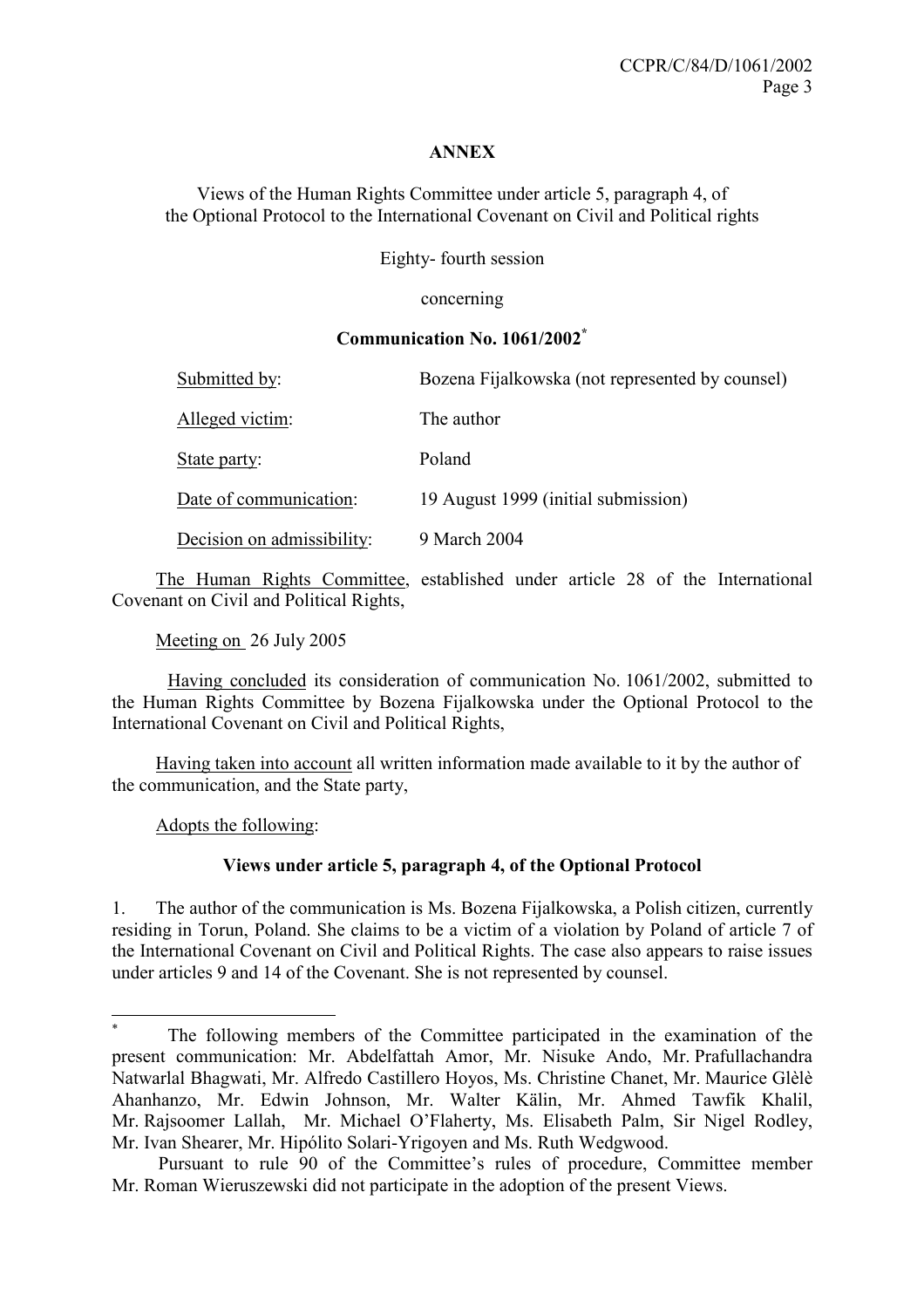## Factual background

2.1 The author has been suffering from schizophrenic paranoia since 1986. On 12 February 1998, she was committed to the Provincial Psychiatric Therapeutic Centre (hereinafter the "psychiatric institution") in Torun. She was committed under article 29 of the Law on Psychiatric Health Protection, by order of the Torun District Court of 5 February 1998.

2.2 On 29 April 1998, the author was permitted to leave the psychiatric institution, but continued her treatment as an outpatient; treatment was completed on 22 July 1998.

2.3 On 1 June 1998, the author went to the court registry to examine her case file and requested copies of the transcript of the court hearing and decision of 5 February 1998. She received a copy of the decision on 18 June 1998 at the psychiatric institution. On 24 June 1998, she lodged an appeal against the Torun District Court's decision of 5 February 1998. On 26 June 1998, the Regional Court dismissed her appeal as she had missed the statutory deadline.<sup>1</sup>

2.4 On 1 July 1998, the author applied to the Regional Court to establish a new time-limit for lodging her appeal. On 16 September 1998, the Regional Court refused her request. On 19 October 1998, the Torun Provincial Court similarly rejected the author's appeal against the decision of the Regional Court. The decision contained instructions on how to appeal to the Supreme Court.

2.5 On 24 November 1998 and following a decision of the Provincial Court of 20 October 1998, the author was assigned a legal aid lawyer to prepare her appeal to the Supreme Court. On 21 April 1999, the Supreme Court rejected the author's appeal.

2.6 On 1 September 1999, the Supreme Court rejected, for lack of competence, the author's request to review the constitutionality of the provisions of the Law on Psychiatric Health Protection.

## The complaint

 $\overline{a}$ 

3. The author claims that her committal to a psychiatric institution against her will amounted to a violation of article 7 of the Covenant. In particular, she claims that provisions of the Mental Health Protection Act, under which the decision to confine her was taken, are incompatible with article 7 of the Covenant. She also claims that during her detention the treatment she received amounted to cruel, inhuman or degrading treatment.

#### State party's submission on admissibility and merits and author's comment thereon

4.1 By submission of 11 September 2002, the State party submitted that the communication is inadmissible for failure to exhaust domestic remedies. It argued that the author could have filed a constitutional complaint pursuant to article 79  $(1)^2$  of the new Polish Constitution of 2

 $1$  According to the decision, dated 26 June 1998, of the Regional Court, the statutory deadline was 26 February 1998.

<sup>&</sup>lt;sup>2</sup> This article provides that "In accordance with principles specified by statue, everyone whose constitutional freedoms or rights have been infringed shall have the right to appeal to the Constitutional Court for a judgment on the conformity with the Constitution of the statute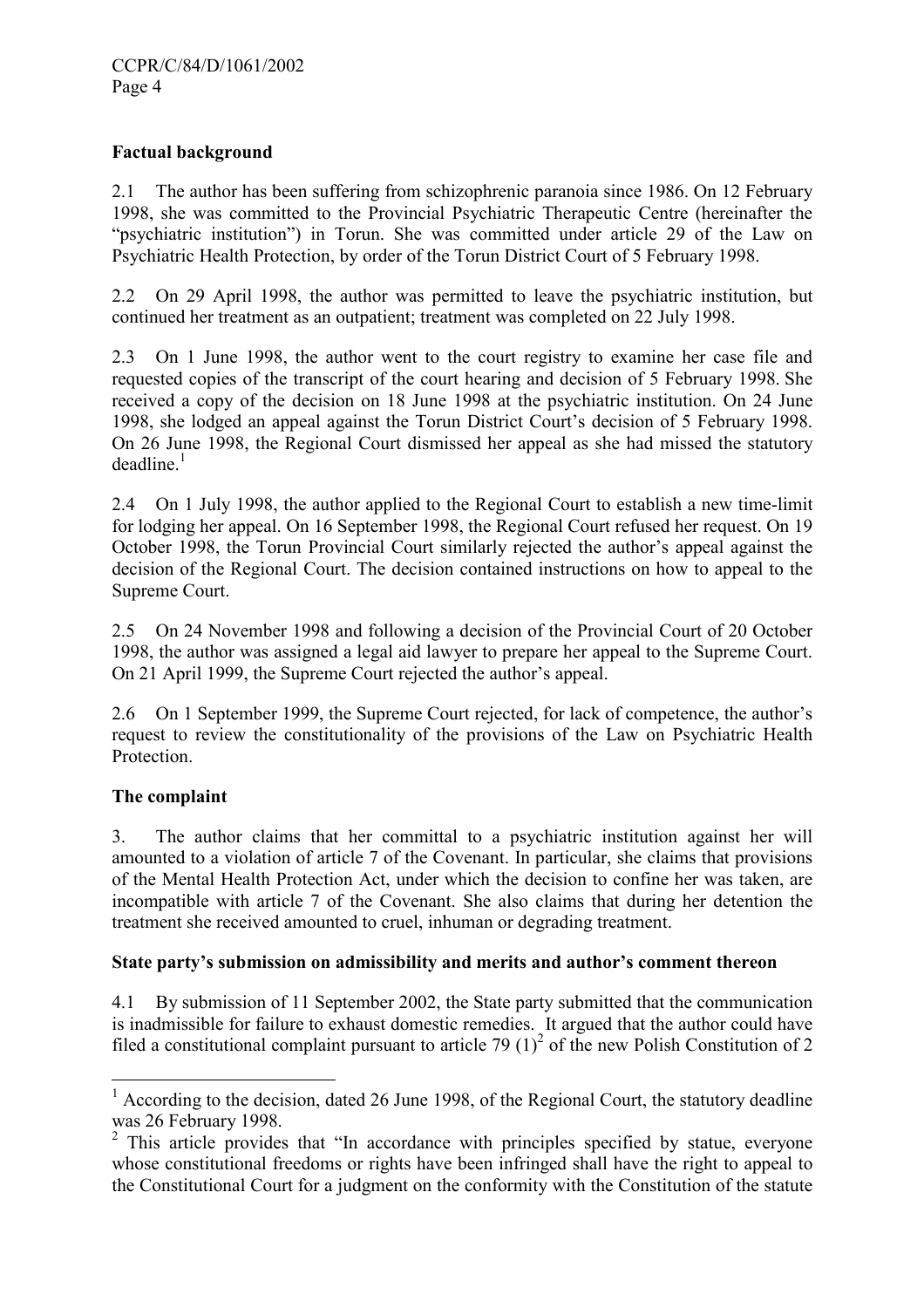April 1997. Her claim that confinement to a psychiatric institution without her consent amounted to cruel, inhuman and degrading treatment could have been examined as an infringement of her rights under articles 39, 40, and  $41<sup>3</sup>$  of the Constitution. Such a complaint would have tested the constitutionality of article  $29<sup>4</sup>$  of the Mental Health Protection Act 1994.

4.2 On the merits and in particular the alleged violation of article 7, the State party noted that the author does not raise any complaints about ill-treatment during her compulsory hospitalization, but simply considered that confinement to a psychiatric institution by the court, without her free consent, in itself, amounts to a violation of article 7.

4.3 The State party considered the communication to be "manifestly ill-founded", and noted that on 17 December 1997, the author's sister had requested the Torun District Court, under article 29 of the Mental Health Protection Act, to commit the author to a psychiatric institution as she suffered from schizophrenia. She had previously been hospitalized from 29 November 1996 to 18 February 1997, when her illness was brought under control. However, a few weeks after her discharge from hospital, her state of health deteriorated as she stopped taking her medication. She also became aggressive. In support of her application, the author's sister submitted a medical certificate issued by a psychiatrist, who stated that failure to confine the author to a psychiatric institution would cause serious deterioration of her mental health. He also confirmed that such treatment would help improve her mental health.

4.4 On 17 December 1997, and in order to corroborate the evidence submitted by the author's sister, the Torun District Court ordered that the author be independently examined. On 22 December 1997, the court-appointed medical expert informed the court that the author had not appeared when summoned for the examination. On the same day, the court ordered the author to appear for an examination on 30 December 1997. The author again ignored the summons. The court scheduled another psychiatric examination for 12 January 1998; on that day, the author was escorted to the examination by the police.

4.5 The expert who conducted the examination concluded that the author needed treatment in a psychiatric institution. On 5 February 1998 and on the basis of this evidence, the Torun District Court ordered the author's committal. The author failed to appear in court. Thus, the

 $\overline{a}$ 

or another normative act upon which basis a court or organ of public administration has given a final decision on his freedoms, rights or obligations as specified in the Constitution."

<sup>&</sup>lt;sup>3</sup> Articles 39 provides that, "No one shall be subjected to scientific experimentation, including medical experimentation, without his voluntary consent."

Article 40 provides that, "No one may be subjected to torture or cruel, inhuman, or degrading treatment or punishment. The application of corporal punishment shall be prohibited."

Article 41 provides, "1. Personal inviolability and security shall be ensured to everyone. Any deprivation or limitation of liberty may be imposed only in accordance with principles and under procedures specified by statute."

<sup>&</sup>lt;sup>4</sup> Article 29 provides « 1. A person mentally ill may also be confined to psychiatric hospital, without the consent required in article 22; a. Whose hitherto behaviour have indicated that a failure to confine him/her to hospital will cause substantial deterioration of his/her state of health, b. who is unable to provide by himself/herself his/her basic needs, and it is justified to anticipate that treatment in a psychiatric hospital will bring about improvement of his/her state of health".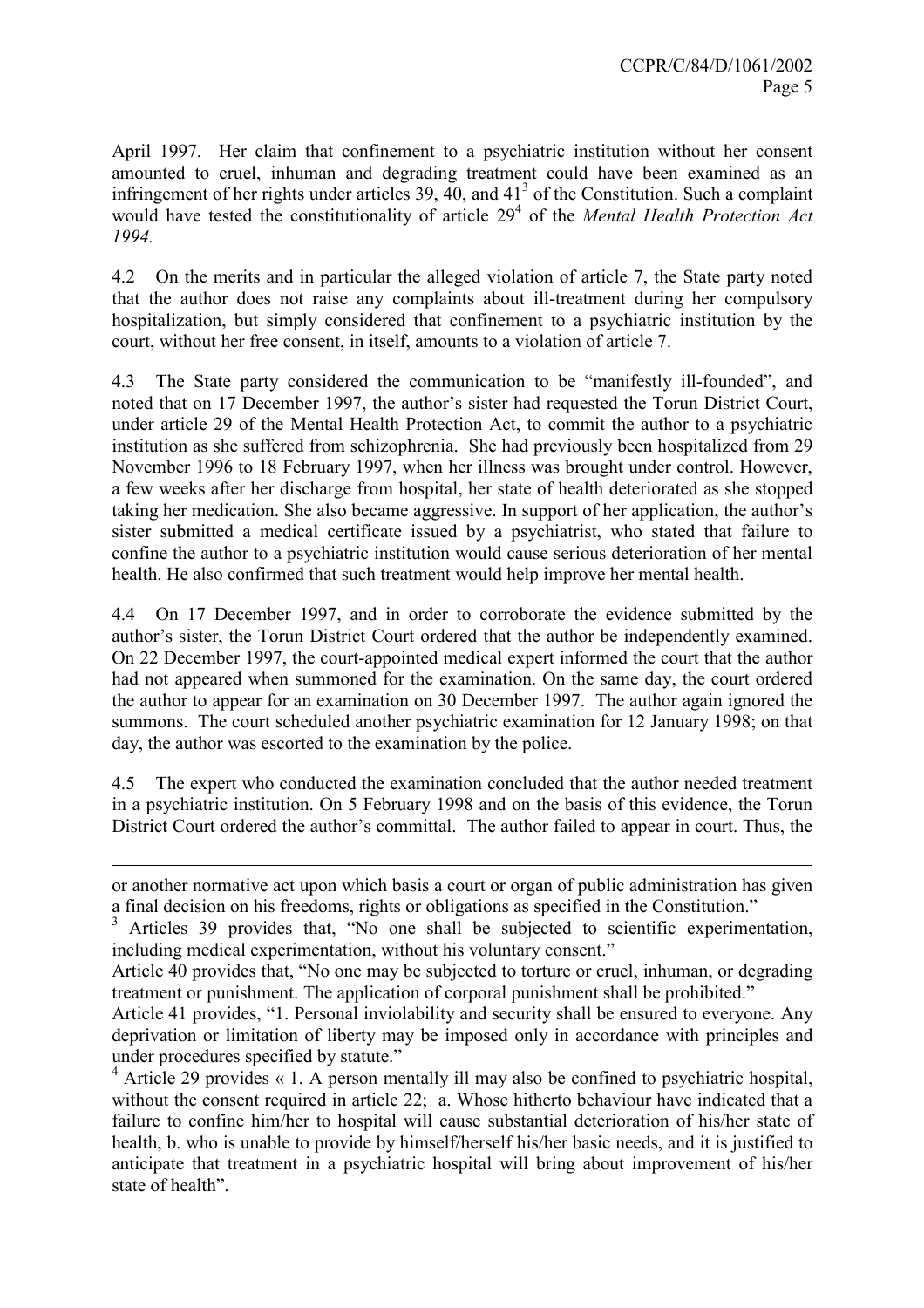State party argued that there were serious grounds for subjecting the author to compulsory treatment and the decision was taken in accordance with the relevant provisions of Polish law. It concluded that the author has not submitted any reliable arguments in support of her submission concerning allegedly cruel, inhuman or degrading treatment.

4.6 On 30 January 2003, the author reiterated her previous claims and maintained that she has exhausted domestic remedies.

#### State party's supplementary submission

5. By submission of 16 December 2003 and following a request by the Secretariat for further clarification of the facts of the case, the State party submitted the following information on the author's legal representation: the author did not request the court to grant her legal counsel until the Torun Regional Court refused her request to extend the time limit to lodge an appeal against the decision of the District Court. On 20 October 1998, the Regional Court granted her request and on 24 November 1998, the Regional Bar Association appointed counsel for the author. The State party argued that legal representation is not obligatory and that the author "as a person enjoying full capacity for legal deeds could successfully plead her case before the courts by herself." In this context, it referred to the decision of the Supreme Court of 21 April 1999, which held that, in the circumstances of the case, a lawyer was not necessary as the author "enjoyed full capacity of legal deeds" and "mental illness cannot be equated to a lack of legal capacity."

## Committee's admissibility decision

6.1 During its  $80<sup>th</sup>$  session, the Committee considered the admissibility of the communication.

6.2 The Committee noted the author's claim that her commitment to the psychiatric institution against her will violated article 7 of the Covenant, and that the treatment she received during her confinement also violated article 7. The Committee noted that the author had provided no arguments or further information to demonstrate how her rights under the provision had been violated and reiterated that a mere allegation that the Covenant had been violated is insufficient to substantiate a claim under the Optional Protocol. Consequently, the Committee considered both of these claims inadmissible, under article 2 of the Optional Protocol.

6.3 Notwithstanding the above, the Committee considered that the facts before it raised issues under the Covenant that were admissible and should be considered on the merits. The Committee noted that the circumstances under which the author was committed to a psychiatric institution, in particular the fact that she was committed without legal representation and without receiving a copy of the committal order until 18 June 1998, more than four months after the order was issued and after the expiry of the deadline to file an appeal, may raise issues under articles 9 and 14 of the Covenant.

6.4 On 9 March 2004, the Human Rights Committee decided that the communication was admissible in so far as it appeared to raises issues under articles 9 and 14 of the Covenant. The State party was requested to comment on whether the author's detention was conducted in accordance with procedures "established by law" pursuant to article 9 of the Covenant and, if submitted to be lawful, whether the failure to provide her with legal representation and with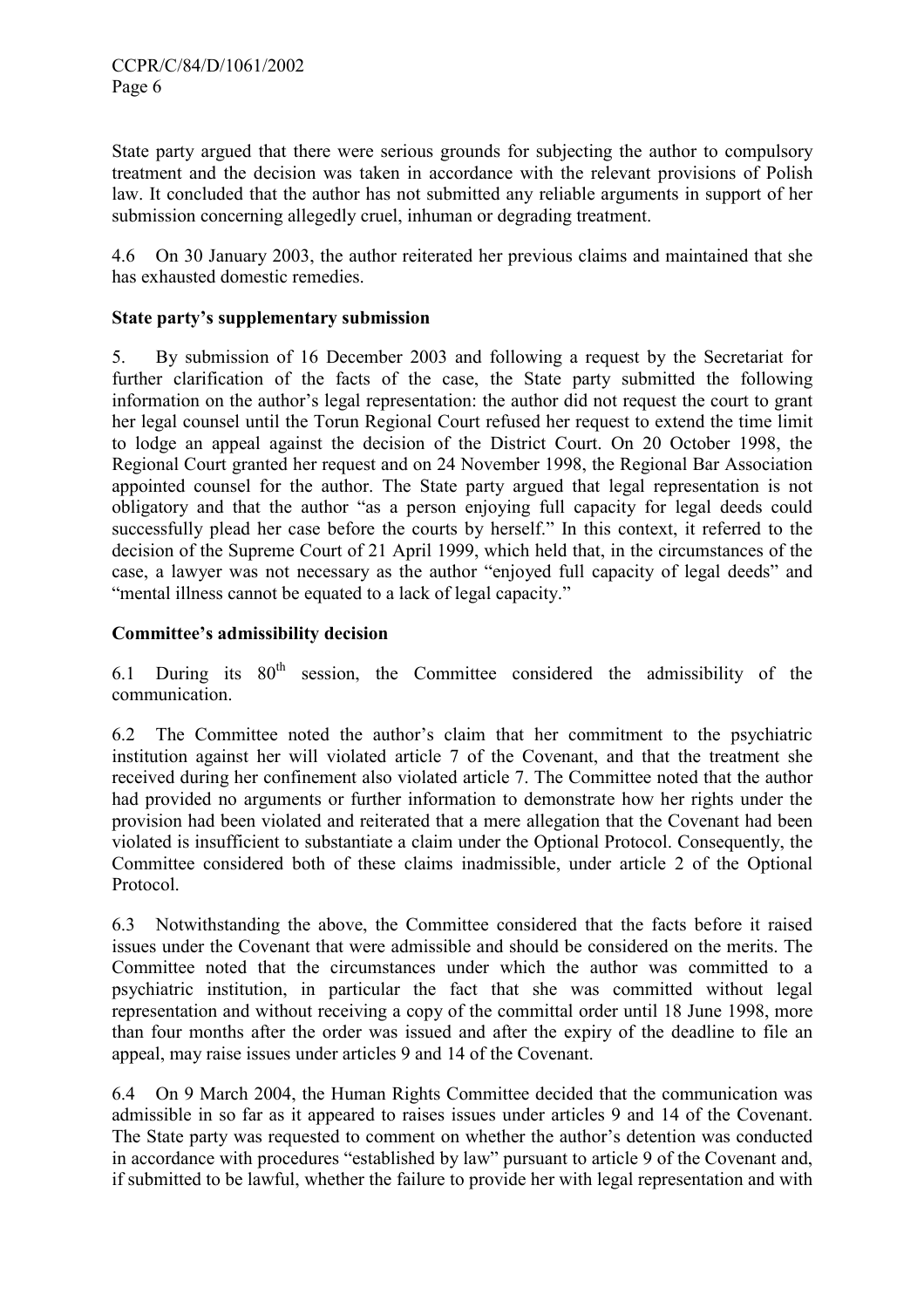a copy of the committal order at the time of her committal and only after expiry of the deadline for lodging an appeal, amounted to arbitrary detention pursuant to article 9. It was also requested to comment on whether the procedures established by law and their application in the instant case amounted to a violation of article 14 of the Covenant.

## State party's merits submission

7.1 On 1 October 2004, the State party responded to the Committee's request for information and submitted that the case does not raise issues under articles 9 or 14 of the Covenant and that there were no violations of the Covenant in this case. As to whether the author's detention was conducted in accordance with procedures "established by law" pursuant to article 9, the State party submits that the complainant's confinement in a psychiatric institution from 12 February until 29 April 1998 was conducted in accordance with the procedure provided for in the Mental Health Protection Act of 1994, and in particular with Article 29, which stipulates that:

"1. A person mentally ill may also be confined to psychiatric hospital, without the consent required in Article 22:

1) whose hitherto behaviour has indicated that a failure to confine him/her to hospital will cause substantial deterioration of his/her state of mental health,

2) who is unable to provide by himself/herself his/her basic needs, and it is justified to anticipate that treatment in psychiatric hospital will bring about improvement of his/her state of health.

2. A custody court competent as to the place of residence of that person is to decide on a need of confinement to a psychiatric hospital of a person as described in paragraph 1, without his/her consent - upon a request of his/her spouse, relatives in direct line, siblings, his/her statutory representative or person exercising effective custody of him/her."

7.2 According to the State party, it was under this provision of the Mental Health Protection Act that the Torun District Court restricted the author's right to liberty by the decision of 5 February 1998. The committal order was at the request of the author's sister and followed a hearing at which an expert psychiatrist gave evidence. The State party submits that the decision of the Torun District Court was in compliance with the relevant provisions of Polish law and thus within the meaning of a "procedure as is established in law" pursuant to article 9, paragraph 1.

7.3 As to whether the failure to provide the complainant with legal representation and with a copy of the committal order at the time of her committal and only after expiry of the deadline for lodging an appeal, amounted to arbitrary detention pursuant to article 9, the State party observes that there was no legal obligation to provide the author with legal representation at the time of examining by the Torun District Court. Thus, the State party argues, no such obligation may be inferred from article 9. It refers to the Supreme Court's opinion that "mental illness cannot be equated to a lack of legal capacity". The complainant was neither incapacitated nor unable to discern the nature of her actions, including possible consequences of her failure to appear before the Torun District Court at the hearing on 5 February 1998. She deliberately chose not to participate in that hearing by refusing to be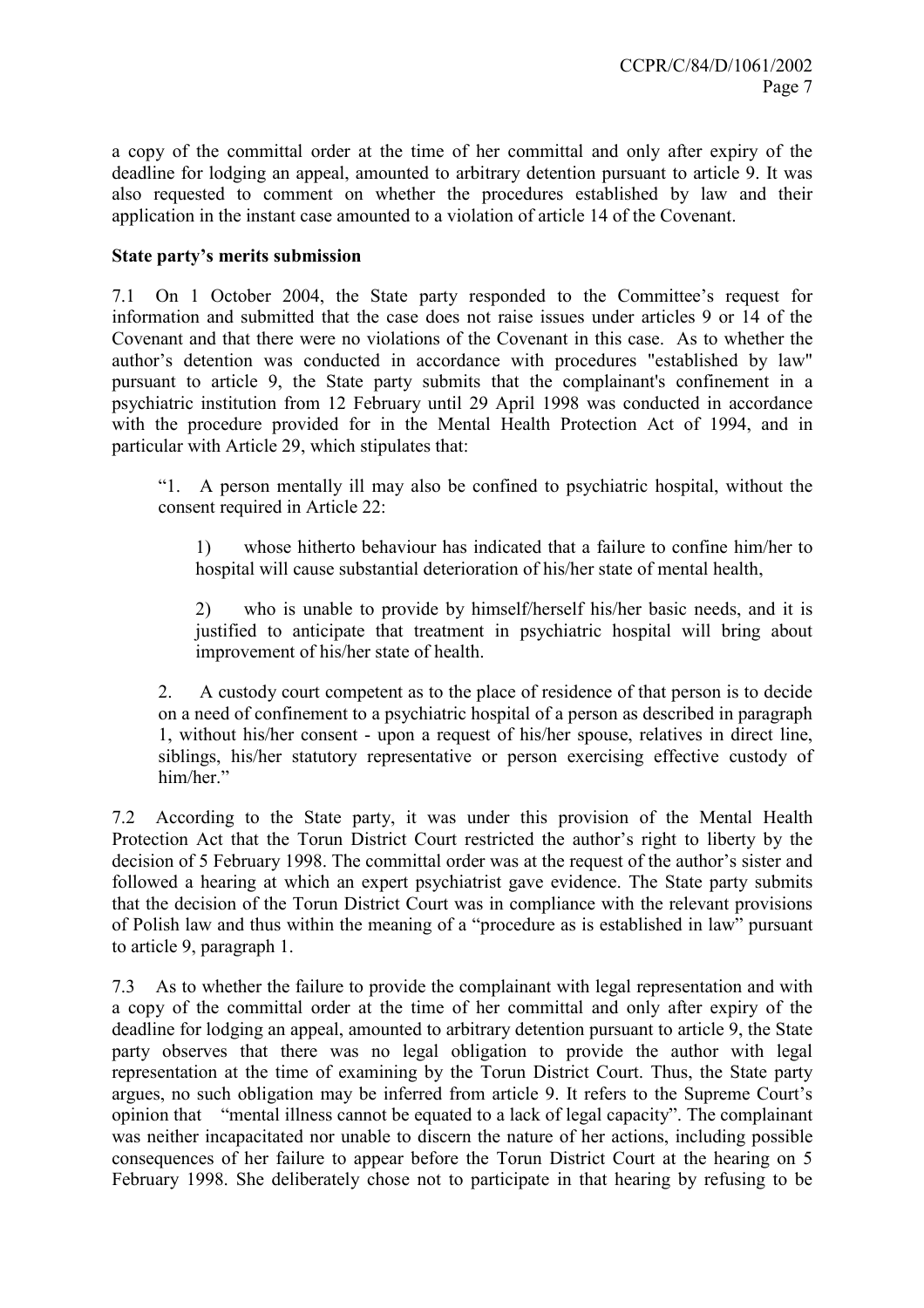served a summons and a psychiatrist's opinion. In addition, the State party submits that the author herself did not request the court to grant her legal counsel during the consideration of her case by the Torun District Court.

7.4 As regards the date of providing the complainant with a copy of the committal order, the State party notes that according to Article 357 § 1 of the Code of Civil Procedure: "The court shall attach the reasons to the rulings pronounced at a public hearing only when they are subject to an interlocutory appeal and only upon a demand from a party, lodged within one week of the date of the pronouncement of the ruling. These rulings shall be served only on the party which demanded the drawing up of the reasons and service of the ruling with reasons." Therefore, as the author only requested a copy of the decision on 1 June 1998, four months after it was handed down, the Court was not obliged to send a copy of the decision together with the reasons for the decision ex officio. In the State party's view, the prohibition of arbitrary detention in article 9 does not imply an obligation to serve judicial decisions concerning the committal of an individual to a psychiatric institution automatically on the person concerned.

7.5 The State party denies that the procedures established by law and their application in the instant case amounted to a violation of article 14. The author's committal to a psychiatric institution was ordered by a competent, independent and impartial court established by law. The Court adopted its decision having heard an expert psychiatrist, and having carefully examined the grounds for the author's committal provided in the Mental Health Protection Act. The other judicial procedures in the instant case, i.e. concerning the author's motion for establishing a new time-limit for lodging an appeal, fulfilled all the guarantees enshrined in article 14. Her motion was considered by both the Torun District Court and the Torun Provincial Court and sufficient reasons were adduced for not allowing the complainant's motion. Moreover, the author has also availed herself of the cassation procedure in the Supreme Court, which decided on 21 April 1999 that the complaint was unfounded.

## Consideration of the merits

 $\overline{a}$ 

 8.1 The Human Rights Committee has examined the communication in light of all the information made available to it by the parties, as provided for in article 5, paragraph 1, of the Optional Protocol.

8.2 As to whether the State party violated article 9 of the Covenant by committing the author to a psychiatric institution, the Committee notes its prior jurisprudence that treatment in a psychiatric institution against the will of the patient constitutes a form of deprivation of liberty that falls under the terms of article 9 of the Covenant.<sup>5</sup> As to whether the committal was lawful, the Committee notes that it was carried out in accordance with the relevant articles of the Mental Health Protection Act and was, thus, lawfully carried out.

8.3 Concerning the possible arbitrary nature of the author's committal, the Committee finds it difficult to reconcile the State party's view that although the author was recognized, in accordance with the Act, to suffer from deteriorating mental health and inability to provide for her basic needs, she was at the same time considered to be legally capable of acting on her own behalf. As to the State party's argument that "mental illness cannot be equated to a lack of legal capacity", the Committee considers that confinement of an individual to a psychiatric

<sup>&</sup>lt;sup>5</sup> Communication No. 754/1997, A. v. New Zealand, Views adopted on 15 July 1999.